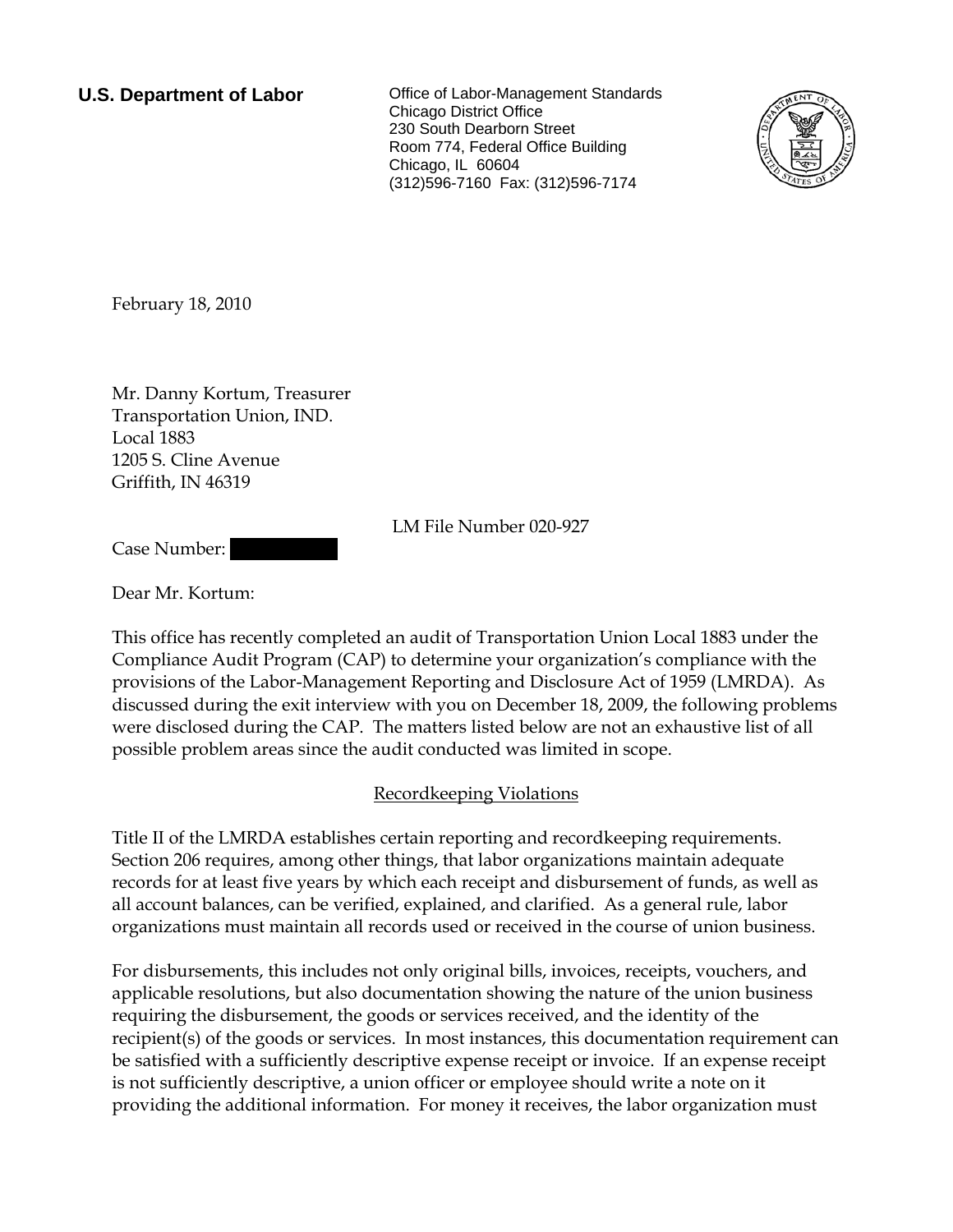Mr. Danny Kortum February 18, 2010 Page 2 of 4

keep at least one record showing the date, amount, purpose, and source of that money. The labor organization must also retain bank records for all accounts. The audit of Local 1883's 2008 records revealed the following recordkeeping violations:

## 1. Lost Wages

Local 1883 did not retain adequate documentation for lost wage reimbursement payments to union officers and employees totaling at least \$15,191.29. The union must maintain records in support of lost wage claims that identify each date lost wages were incurred, the number of hours lost on each date, the applicable rate of pay, and a description of the union business conducted. The OLMS audit found that Local 1883 retained Bills of Allowance (expense vouchers) for all lost time disbursements, but of the 114 lost time disbursements made during the audit period, only 23 Bills of Allowance identified the date lost wages were incurred and none of the Bills of Allowance identified the hours that were missed from work.

On January 14, 2010, I e-mailed you a sample of an expense voucher Local 1883 may use to satisfy this requirement. The sample identifies the type of information and documentation that the local must maintain for lost wages and other officer expenses.

# 2. Lack of Supporting Documents

Adequate supporting documentation was not retained for two American Legion hall rental disbursements totaling \$600.00.

As previously noted above, labor organizations must retain original receipts, bills, and vouchers for all disbursements. The president and treasurer (or corresponding principal officers) of your union, who are required to sign your union's LM report, are responsible for properly maintaining union records.

Based on your assurance that Local 1883 will maintain adequate supporting documentation in the future, OLMS will take no further enforcement action at this time regarding the above violations.

# Reporting Violations

The audit disclosed a violation of LMRDA Section 201(b), which requires labor organizations to file annual financial reports accurately disclosing their financial condition and operations. The Labor Organization Annual Report Form LM-3 filed by the Local 1883 for fiscal year ending December 31, 2008, was deficient in the following areas: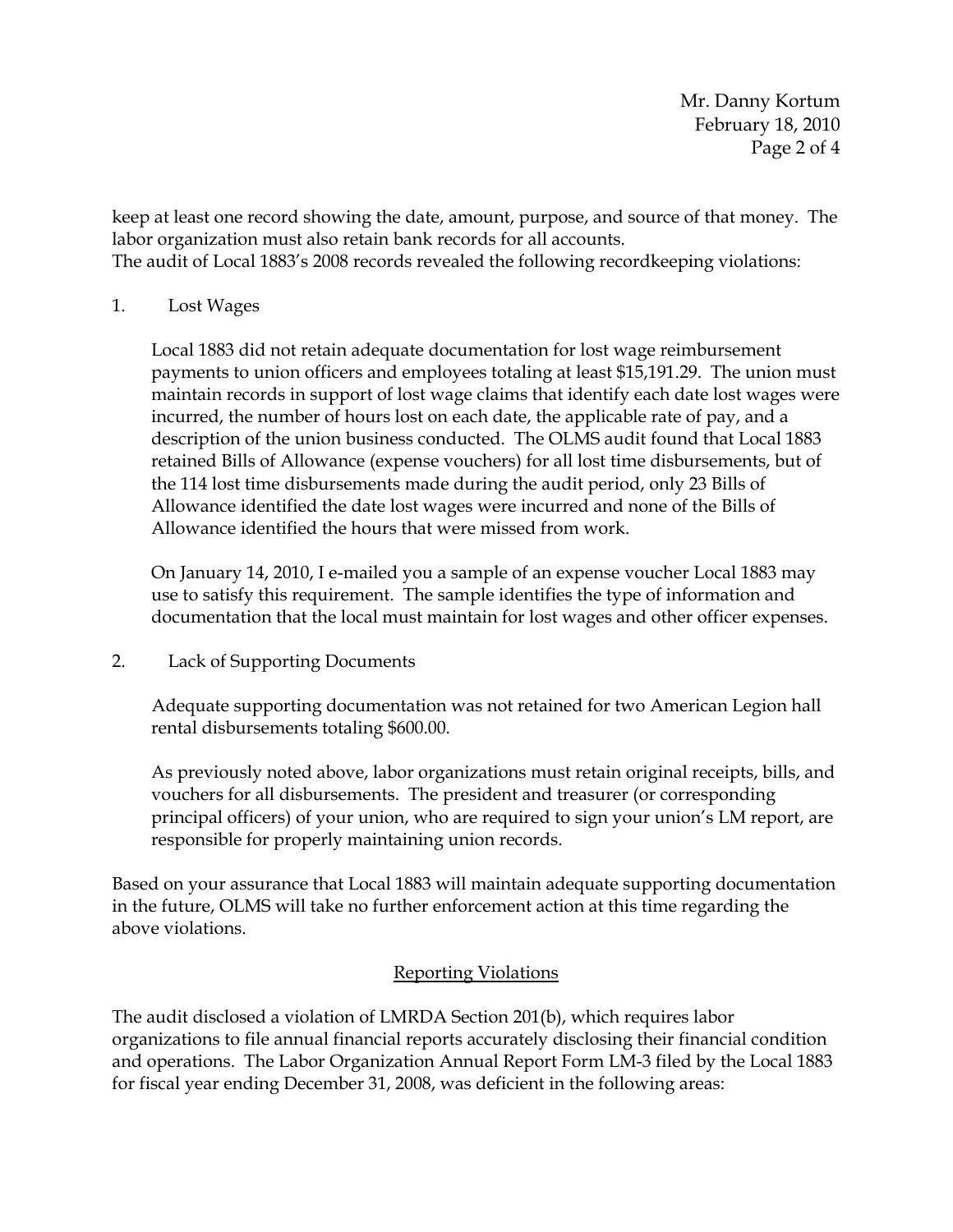Mr. Danny Kortum February 18, 2010 Page 3 of 4

## 1. Dues Rate

Local 1883 reported a regular dues rate of \$101.00 per month in Item 23 (What are your organization's rates of dues?) with no reported minimum or maximum. The LM-3 instructions require unions to report minimum and maximum rates when more than one rate applies. A review of Winstabs member record ledgers revealed that maximum monthly dues rate was \$101.00 and the minimum was \$92.00. In addition, you confirmed during the CAP opening interview that operators/switchtenders paid dues of \$101.00 per month while towermen paid \$92.00 per month.

## 2. Place Where Records Are Kept

Local 1883 failed to mark Item 9 (Are your organization's records kept at its mailing address?) yes or no. Item 9 should have been marked "yes" since the records required to complete the LM-3 report are kept at the mailing address listed in Item 6.

I am not requiring that Local 1883 file an amended LM-3 report for fiscal year ending December 31, 2008 to correct the deficient items, but Local 1883 has agreed to properly report the deficient items on all future reports it files with OLMS.

#### Other Issues

# 1. Fixed Assets

To ensure that fixed assets are adequately reported in Item 29 (Fixed Assets), OLMS recommends that unions maintain a fixed asset inventory to track the purchase and disposal of its fixed assets. A fixed asset inventory should list the purchase date, cost, disposal date, and method of disposal.

2. Signing Blank Checks

During the audit, you advised that President Michael Pikorz signs blank checks. Your union's checking account is set up in such a manner that all checks are required to be signed by the president and treasurer. The two signature requirement is an effective internal control of union funds. Its purpose is to attest to the authenticity of a completed document already signed. However, signing a blank check in advance does not attest to the authenticity of a completed check, and negates the purpose of the two signature requirement. OLMS recommends that Local 1883 review these procedures to improve internal control of union funds.